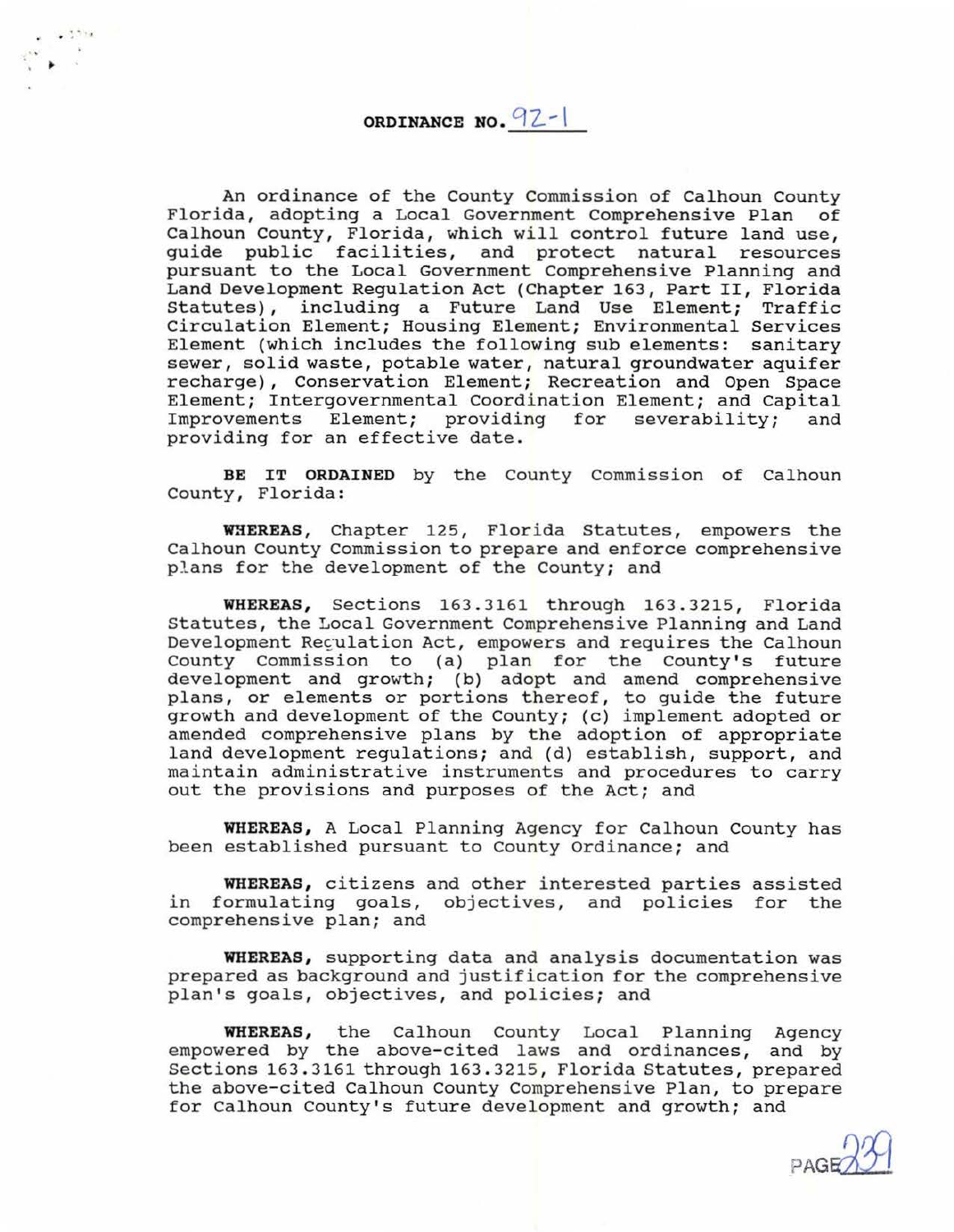**WHEREAS,** the Local Planning Agency has, in the preparation of the Comprehensive Plan, caused the performance of necessary studies and surveys; the collection of relevant and appropriate data; the holding of public hearings, public workshops, and public meetings; and has effectively provided for full public participation, notice to real property owners, broad dissemination of proposals and alternatives, opportunity for written comments, open discussion, communication programs, information services, and consideration and response to public and official comments; and

**WHEREAS,** the Local Planning Agency has held several public hearings on the proposed Calhoun County Comprehensive Plan with due public notice having been provided, and having reviewed and considered all comments received during the public hearings and having provided for necessary revisions, by voice vote, recommended the Calhoun County Local Government Comprehensive Plan to the Calhoun County Commission for approval; and

**WHEREAS,** pursuant to Section 163.3184, Florida Statutes, the Calhoun County Commission, held several public work sessions and public meetings, and several public hearings on the Calhoun County Local Government comprehensive Plan, with due public notice having been provided, to obtain public comment, and having considered all written and oral comments received during said work sessions and public hearings, including the data collection and analysis packages and recommendations of the Planning Agency, and having provided for necessary revisions, and by voice vote, approved the comprehensive plan in its entirety for transmittal to the State Land Planning Agency (Department of Community Affairs) for review and comment; and

**WHEREAS,** the Department of Community Affairs, by letter has transmitted its objections, recommendations, and comments on the Calhoun County Local Government Comprehensive Plan; and

WHEREAS, the Comprehensive Plan was revised in view of objections, recommendations, and comments by the Department of Community Affairs; and

**WHEREAS,** the Calhoun County Commission further considered all oral and written comments received during public hearings, including the data collection and analyses packages, the recommendations of the Local Planning Agency and objections, recommendations and comments of the Department of Community Affairs; and

**WHEREAS,** in exercise of its authority the Calhoun County Commission has determined it necessary and desirable to adopt the Comprehensive Plan to preserve and enhance present advantages; encourage the most appropriate use of land, water and resources, consistent with the public interest; overcome

PAGE $d$ <sup>40</sup>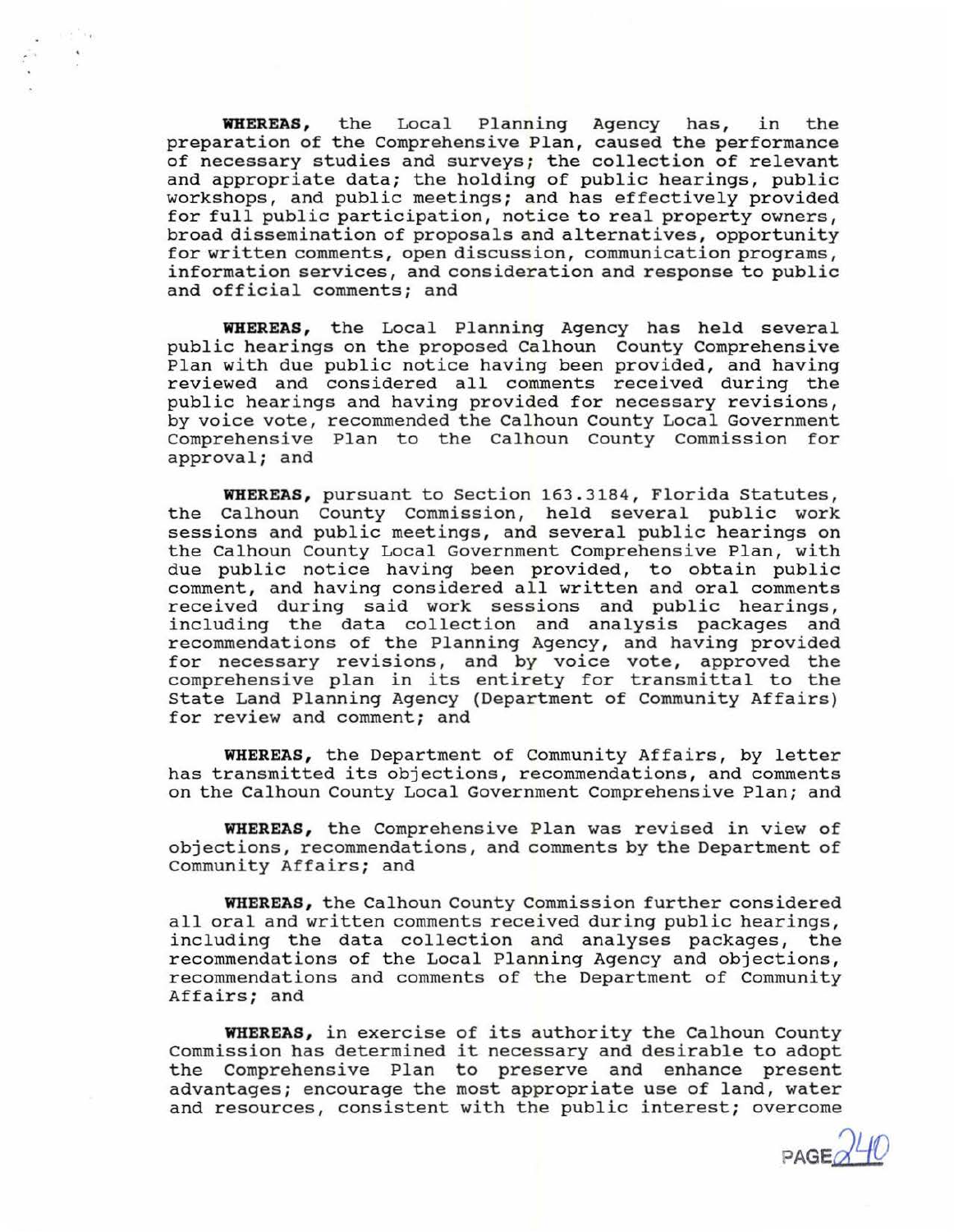present handicaps; and deal effectively with future problems that may result from the use and development of land within Calhoun County .

**NOW, THEREFORE, BE IT ORDAINED, by the County Commission** of Calhoun County, Florida, as follows:

#### **section 1. Plan Adoption.**

, .

The Calhoun County Local Government Comprehensive Plan, attached hereto as Exhibit "A", is hereby adopted as the Comprehensive Plan of Calhoun County in accordance with Sections 163.3161 through 163.3215, Florida Statutes, and Chapter 125, Florida Statutes, as amended.

#### **Section 2. Applicability and Effect.**

The applicability and effect of the Calhoun County Comprehensive Plan shall be as provided by the Local Government Comprehensive Planning and Land Development Regulation Act, Section 163.3161 through 163.3215, Florida Statutes, and this Ordinance .

## **Section 3. severability.**

If any provision or portion of this Ordinance is declared by any court of competent jurisdiction to be void, unconstitutional, or unenforceable, then all remaining provisions and portions of this Ordinance shall remain in full force and effect.

## **section 4 . Copy on File.**

(a) A certified copy of the enacting ordinance, as well as certified copies of the Calhoun county Comprehensive Plan and any amendments thereto, shall be filed with the Calhoun County Clerk .

(b) To make the Calhoun County Comprehensive Plan available to the public, a certified copy of the enacting ordinance, as well as certified copies of the Comprehensive Plan and any amendments thereto, shall be located in the Calhoun County Courthouse. The County Clerk shall make copies available to the public for a reasonable publication charge.

# **section 5. Effective Date.**

This Ordinance shall be filed with the Office of the Secretary of State of Florida and shall immediately take becreasing of beace of ficinal and shaft finalizering take Secretary of State that said ordinance has been filed with that office.

**PASSED AND DULY ADOPTED,** with a quorum present and voting, by the Calhoun County Commission this 5th day of May 1992.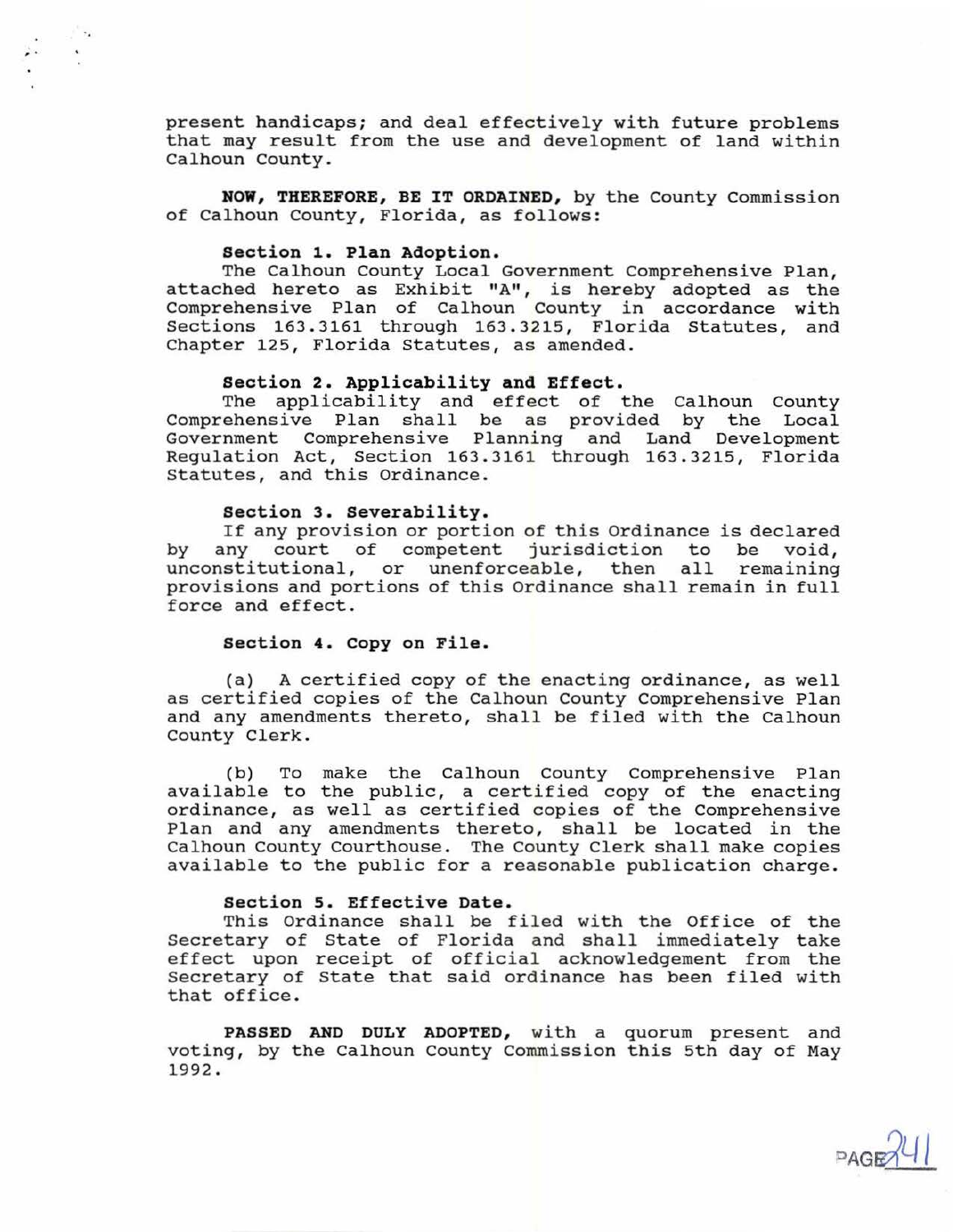County Commission of Calhouny County, Florida

By: Fack Bowler

Attest the  $By:$ County Clerk